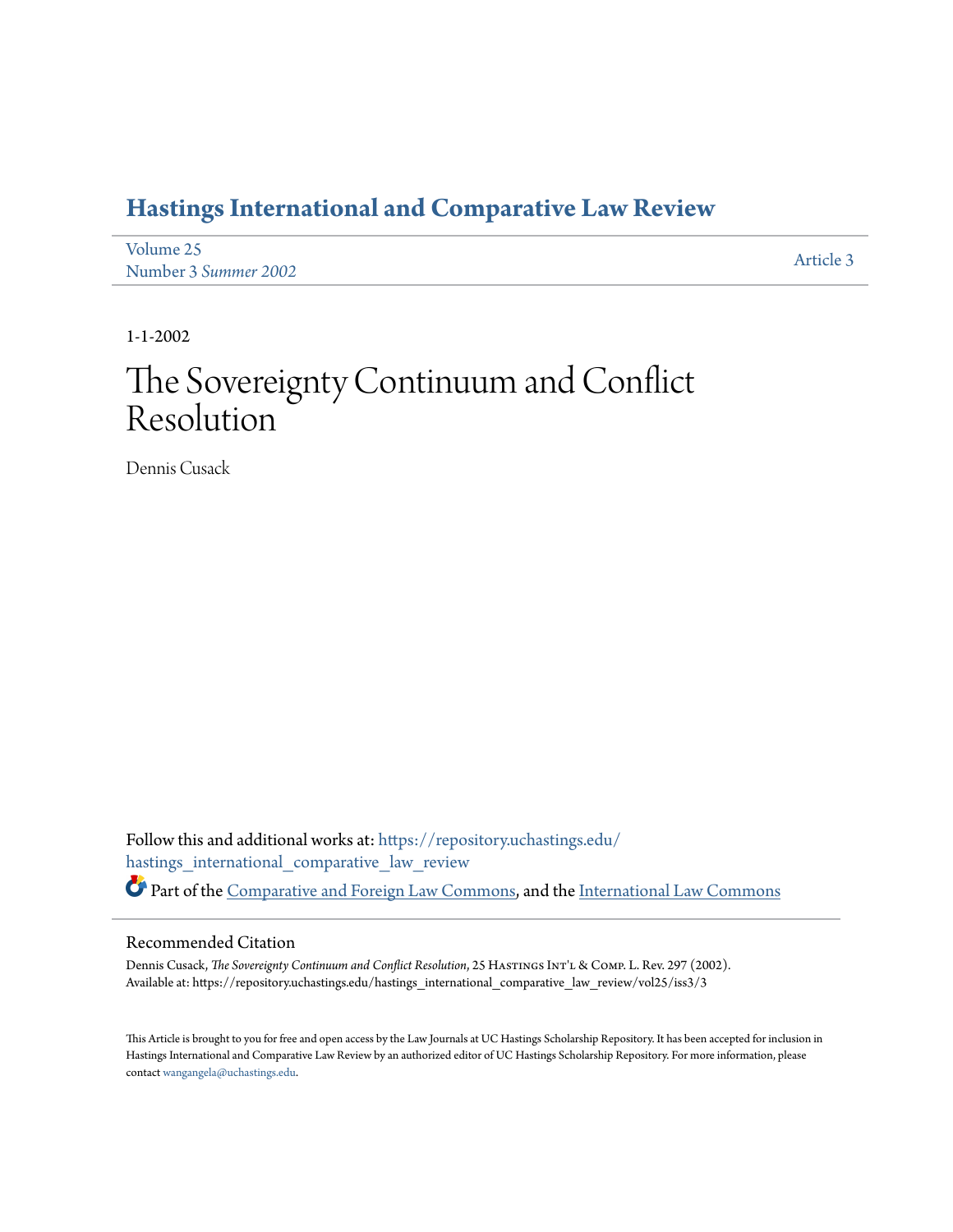# **The Sovereignty Continuum and Conflict Resolution**

BY DENNIS CUSACK\*

#### **Introduction**

Good morning. I'm very pleased and honored to be back at my alma mater to participate in today's symposium on the subject of changing notions of sovereignty. **My** path to this subject has been a little bit different than my very distinguished panelists. I have come to the subject as a human rights lawyer specializing in the problems faced **by** the people of Tibet. The history of Tibet's relations with China is itself an interesting study in notions of sovereignty, autonomy and "suzerainty," the label the British gave to their view of Tibet's status at the turn of the last century. In that historical approach, one would be challenged in trying to apply more current and largely Western-bred notions of state relations to the very foreign context of Tibet-China relations.

**My** more immediate interest arises out of the effort on the Tibetan side to look at the range of very practical solutions to the question of who shall control the Tibetan land and people. For the Tibetans, those solutions include the possibility of something less than sovereignty. In **1988,** the Dalai Lama delivered an address in Strasbourg, France to the European Parliament in which he offered to negotiate a status for Tibet under which Tibet would become "a self-governing democratic political entity... in association with the People's Republic of China." This offer **by** the Tibetan Governmentin-Exile has since become known as the "Strasbourg Proposal." In broad terms, the Tibetans offered to give up their right to formal sovereignty, defer to China on matters of foreign relations and defense, but retain control over all domestic affairs-political,

**<sup>\*</sup>** Mr. Cusack is President of Tibet Justice Center and a partner in the San Francisco law firm of Farella, Braun **+** Martel LLP.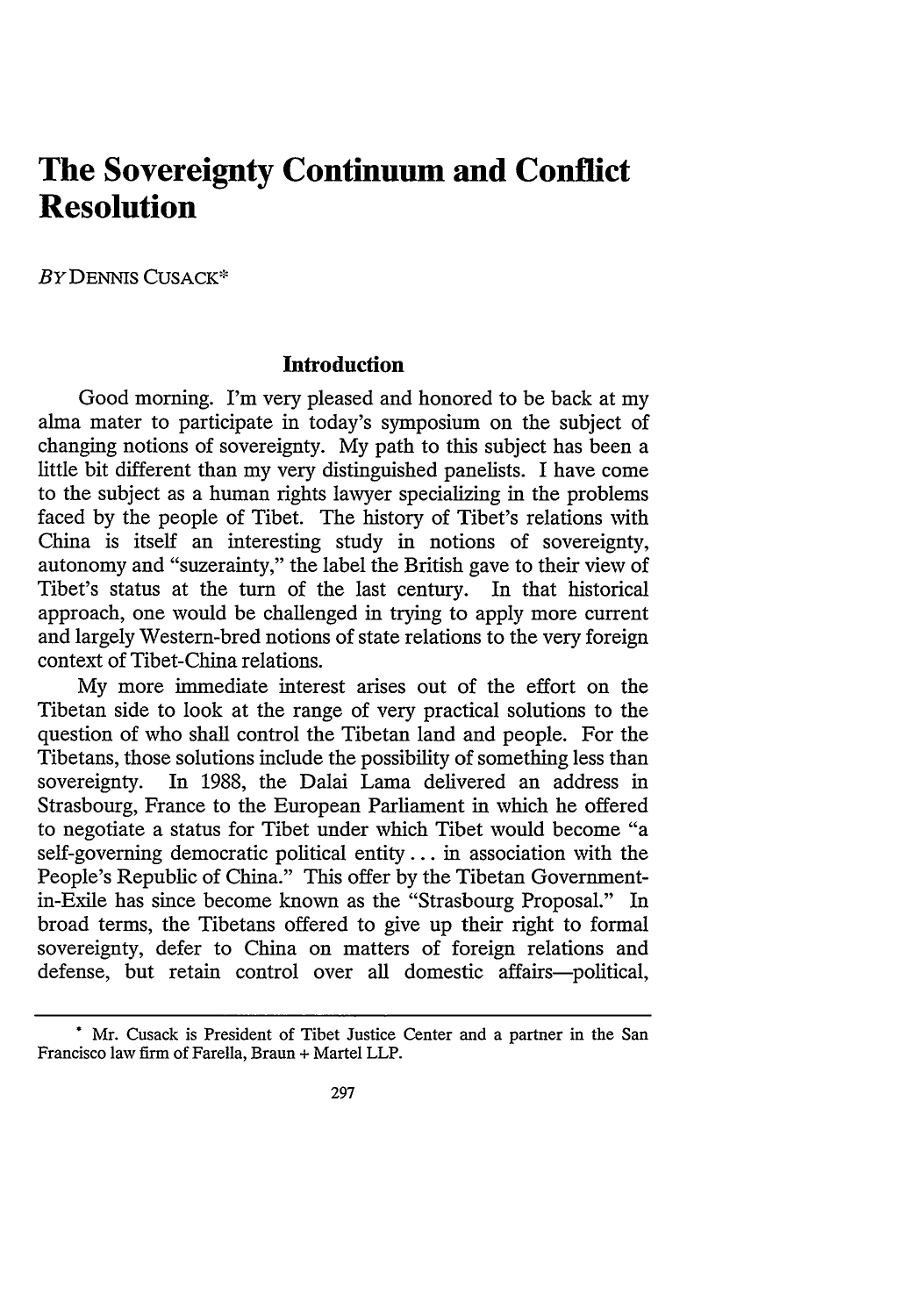economic and cultural-including international relationships relevant to matters within their domestic jurisdiction.

Our organization, Tibet Justice Center (formerly International Committee of Lawyers for Tibet), set out to study existing autonomy arrangements around the world-places where some degree of local control has been devolved from a sovereign power to a people or region. These kinds of power-sharing relationships have existed historically in many different forms. Our study, *Forms of Autonomy,* to be published later this year, examined thirty-three existing examples, each with its own historical antecedents. Our selection is not complete by any means, but it is hopefully representative of most of the features one finds. The study is intended to serve as a reference manual, to provide a rich source of ideas about power sharing as a tool for the Tibetans to use, or for any other people or government to use, who are interested in resolving through nonviolent means "liberation struggles," claims for "selfstruggles," claims for determination," minority or indigenous rights campaigns, whatever label a particular conflict happens to have. In the examples and patterns the study reveals, we hope to offer food to nourish thoughts of nonviolent conflict resolution.

Current examples run the gamut from Liechtenstein, which enjoys formal sovereign status despite managing its foreign affairs through Switzerland, to Quebec, which exists uncomfortably within the federation of Canadian provinces, to Tibet and East Turkestan, which are entirely powerless within the Chinese state despite "autonomous" status on paper. The study shows that once sovereignty and autonomy are viewed as pieces of a continuum, only human imagination places a limit on crafting consensual allocations of power that will satisfy the legitimate interests of peoples and states.

The flexibility of autonomy opens doors to conflict resolution that might appear closed if the parties remained stuck in either/or assumptions of sovereignty or subjugation. Also, the full landscape poses some challenge to the relevance of sovereignty (the name states give to their "right" to control) and independence (the name unliberated peoples give to their "right" to rule themselves) in a world increasingly politically, economically and culturally world increasingly politically, economically interdependent. Today, I'm going to outline briefly some of the major themes that emerge from a look at these autonomy arrangements regarding: (1) the allocation of power in different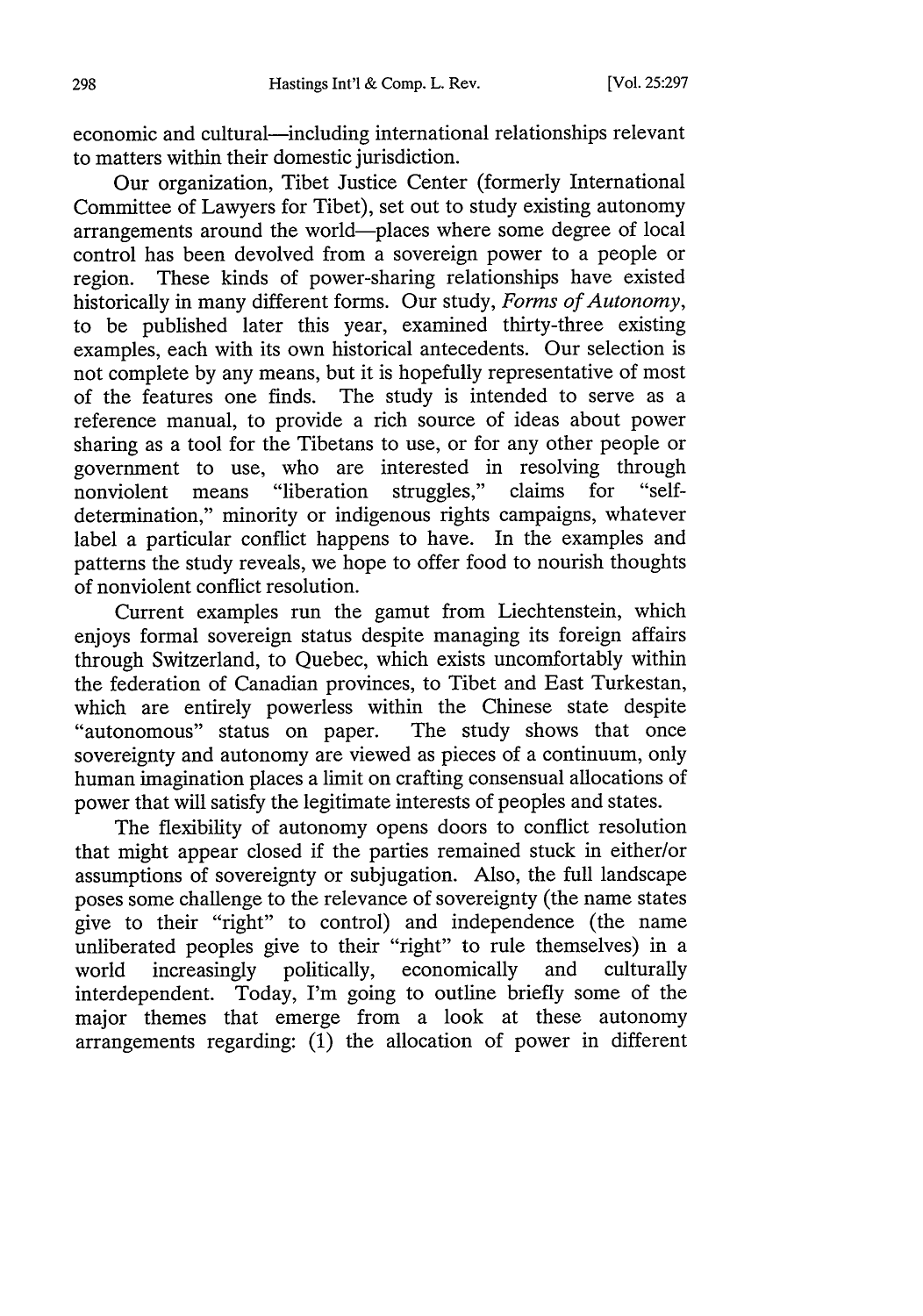spheres<sup>1</sup> (e.g., foreign affairs, education, law and order, economy and natural resources, social services, etc.); (2) the capacity of autonomous governments for international relationships; (3) the responsibilities, not just the freedoms, that accompany power; and (4) mechanisms for enforcing the allocation of power and responsibility.

## **I. Patterns in the Allocation of Power**

First, let me describe how we structured these studies. We crafted a uniform model, or prism, through which we looked at the allocation of power in each situation. After describing the historical development of the arrangement, we looked at the institutional structure of the autonomous government and how it fits into the state structure. Is the relationship documented in a constitution or piece of legislation? Most are. Is the autonomous government a democracy? Again, most are. What is the relationship between the executive, legislative and judicial branches of government? What are the formal institutional connections between the state and autonomous governments? For example, do people in the autonomous region have the right to vote in state elections? Does the state executive or legislature have the power to appoint, or veto, officials in the autonomous government? What right does the autonomous government have to change its relationship with the state government?

Next, we listed twenty-two different areas in which power could be exercised by one of the governments, and looked at how power is shared between them. The areas include foreign affairs, which includes foreign policy, defense, passports and visas, border controls, and participation in international organizations. The other areas we looked at include postal and telecommunications systems, currency and monetary policy, taxation, economic policy, natural resources, language, education, administration of justice, law and order, etc.

## *A. Foreign Versus Domestic Affairs*

The most obvious and unsurprising theme that emerges from autonomy arrangements is that "domestic" or "internal" affairs tend to be allocated to the autonomous government, and "foreign" and "national security" matters to the state government. Almost all state

<sup>1.</sup> For each arrangement, the study examined twenty-eight different areas in which power was allocated.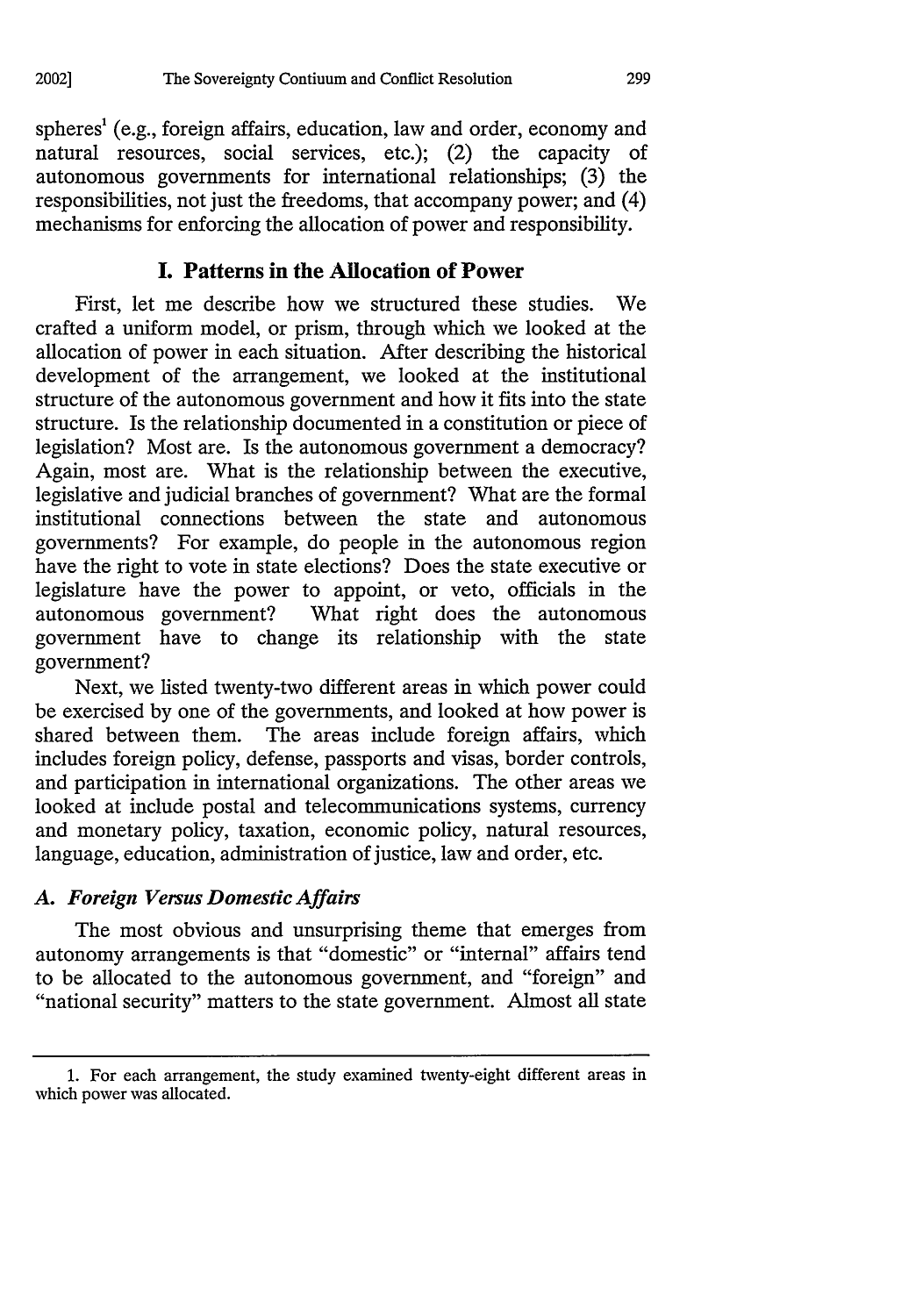governments control defense, foreign affairs, customs, and immigration. On the other hand, matters almost always reserved to the autonomous government include cultural affairs, language, and education.<sup>2</sup> Economic matters (monetary policy, taxation, control of land and natural resources, environment, and trade relations) can present more mixed results. Efficiency, and perhaps national security perceptions, sometimes demand that the state government retain control (e.g., monetary policy, $3$  telecommunications<sup>4</sup>). But relative economic strength<sup>5</sup> and perceptions of "national security" and "strategic" concerns often dictate where power lies. For example, in some places the autonomous government controls natural resources with the exception of the "strategic" resources of oil and gas reserves, as in Scotland and Chittagong Hill Tracts. Taxation powers vary widely.<sup>6</sup>

#### *B. The Burdens of Power*

In areas such as social services, healthcare, and welfare benefits, the autonomous government often can exercise control but may defer to the state government because of the burdens involved. Examples include Quebec and the Faroe Islands, both of which have the right to control health and social services, but rely on the state government to provide them. Zanzibar, under the union with Tanganyika (now known as Tanzania), controls these functions, but has been largely unable to provide them. In the Chittagong Hill Tracts, the state provides most social services other than health care, but this remains a source of friction because of perceptions that the state is not meeting local needs.

<sup>2.</sup> Belgium, however, has a unique system of overlapping cultural and regional autonomous governing bodies.

**<sup>3.</sup>** Several autonomous governments, however, issue separate currencies: Holy See, Scotland, Liechtenstein, Gibraltar, Cook Islands, Faroe Islands, Netherlands Antilles.

<sup>4.</sup> Some autonomous governments control their own telecommunications systems: Hong Kong, Holy See, Cook Islands, Netherlands Antilles, Greenland, Faroe Islands. Others control their own postal systems: San Marino (jointly with Italy), Aland Islands.

**<sup>5.</sup>** Hong Kong, Tatarstan, Liechtenstein and Andorra are examples of autonomous governments whose economies help support greater levels of relative power.

**<sup>6.</sup>** The following autonomous governments exercise exclusive taxing powers: Hong Kong, Gibraltar, Micronesia, Liechtenstein, Greenland, Palestine, Puerto Rico, Cook Islands, Netherlands Antilles. In Chittagong, Quebec, Aland Islands, and Belgium, taxing power is shared.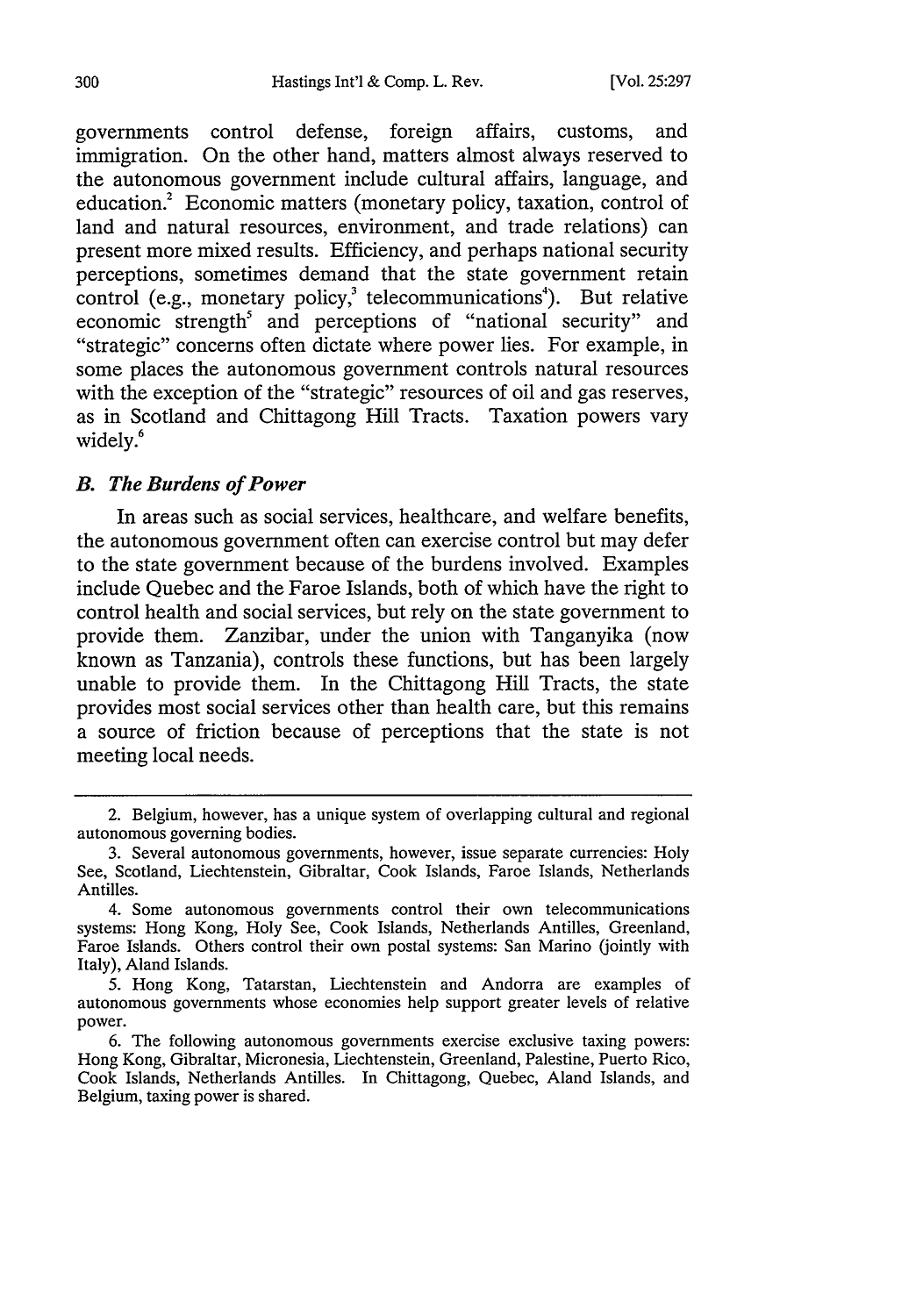#### *C. The Autonomous Government's Capacity for International Relationships*

These arrangements also show that a division of power between "domestic" and "foreign" spheres need not preclude the autonomous government from maintaining international relationships in its own right. Many autonomous governments participate in international organizations dealing with regional and cultural matters (e.g., Saami,7 South Tyrol,<sup>8</sup> Tatarstan, Quebec,<sup>9</sup> Catalonia<sup>10</sup>). Some also maintain a presence in international trade organizations (Hong Kong), or may negotiate separate trade or other agreements as they affect matters within the autonomous government's jurisdiction (e.g., Faroe Islands, $<sup>11</sup>$  Greenland, $<sup>12</sup>$  Belgian regions and communities).</sup></sup>

# *D. Enforcement of Autonomy Agreements*

Enforcement of any proposed autonomy agreement will remain a concern of peoples and states involved in as yet unresolved disputes. Many existing arrangements evolved over a long time, so that historical, cultural and institutional mechanisms exist to check attempts on either side to deviate from the agreement. Constitutional and legislative frameworks, along with established independent judiciaries, can provide comfort in some situations.<sup>13</sup> In others, sheer economic leverage may be the only limiting force (e.g., Tatarstan or Hong Kong). Another state (or the international community) may also play a mediating or counterbalancing role (e.g., Sweden and the international community with respect to Aland Islands, the Republic of Ireland and the United States with respect to Northern Ireland, Austria with respect to South Tyrol).

<sup>7.</sup> The Saami government is a member of the Nordic Council and the Circumpolar Conference. It also has "non-governmental organization" status at the United Nations and the International Labor Organization.

<sup>8.</sup> South Tyrol maintains relations with other states on regional economic development matters.

<sup>9.</sup> Quebec maintains special relations with France, and also has negotiated some separate trade relations with the United States.

<sup>10.</sup> Catalonia maintains relations with the European Union and UNESCO.

<sup>11.</sup> Faroe Islands has negotiated bilateral trade agreements with European Union members.

<sup>12.</sup> Greenland has negotiated separate fishing agreements.

**<sup>13.</sup>** The Navajo and other Native American tribes, on the other hand, have seen U.S. courts whittle away at their power.